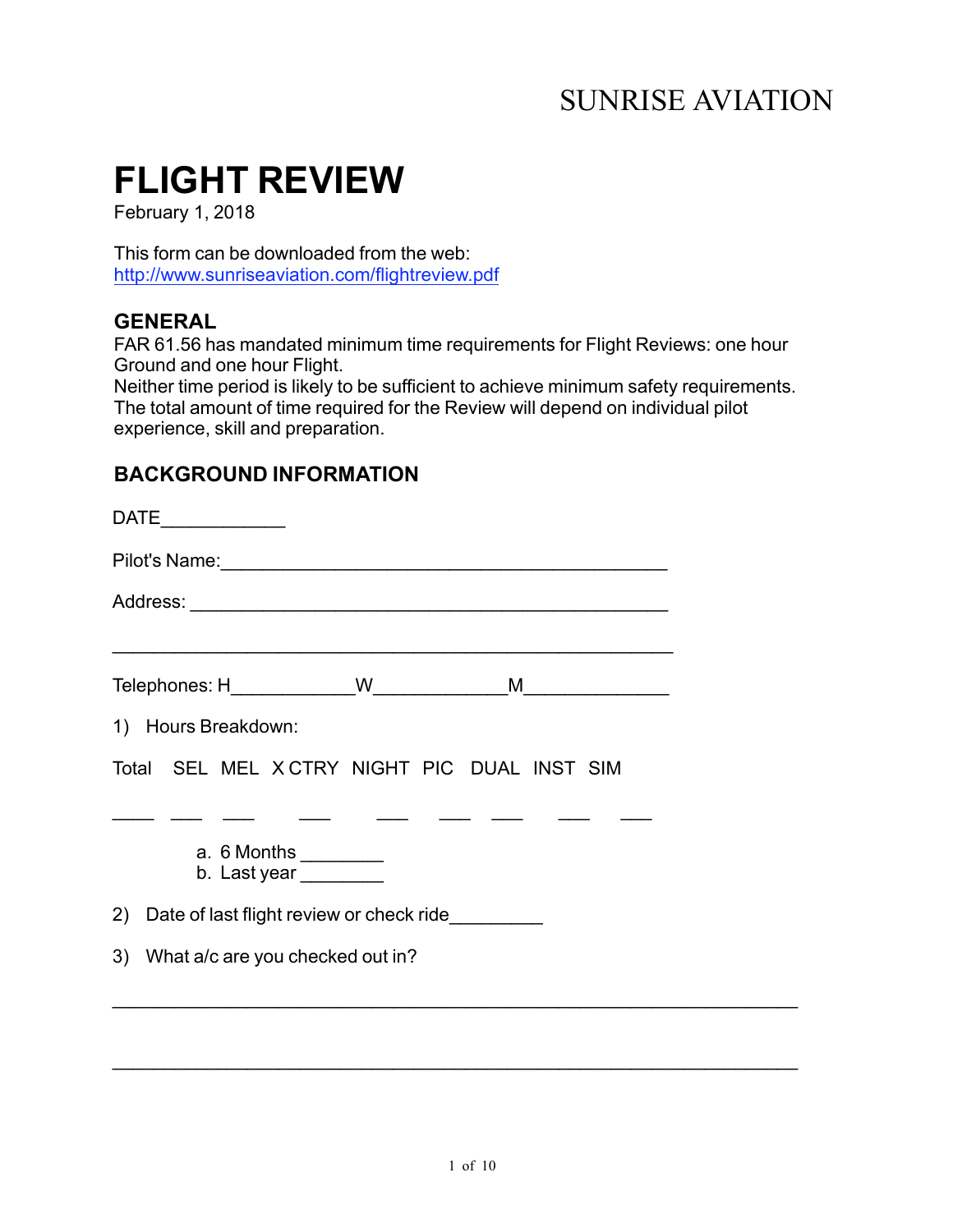- 4) What a/c do you fly the most?
- 5) Have you ever had an accident/incident (describe briefly)?
- 6) Have you taken any ground school or refresher courses in the last two years?
- 7) Do you subscribe to any aviation publication?
- 8) Circle the words you think describe your approach to flying:

Proficient, skillful, capable, adequate, rusty, weak, erratic, aggressive, apprehensive, cautious, safe,

9) What is your typical flight profile?

local, cross country, VFR, IFR, fun, business, for hire,

- 10) What are the areas of ability/knowledge you'd like to improve?
- 11) Have you sent in a change of address since you last moved?
- 12) Other remarks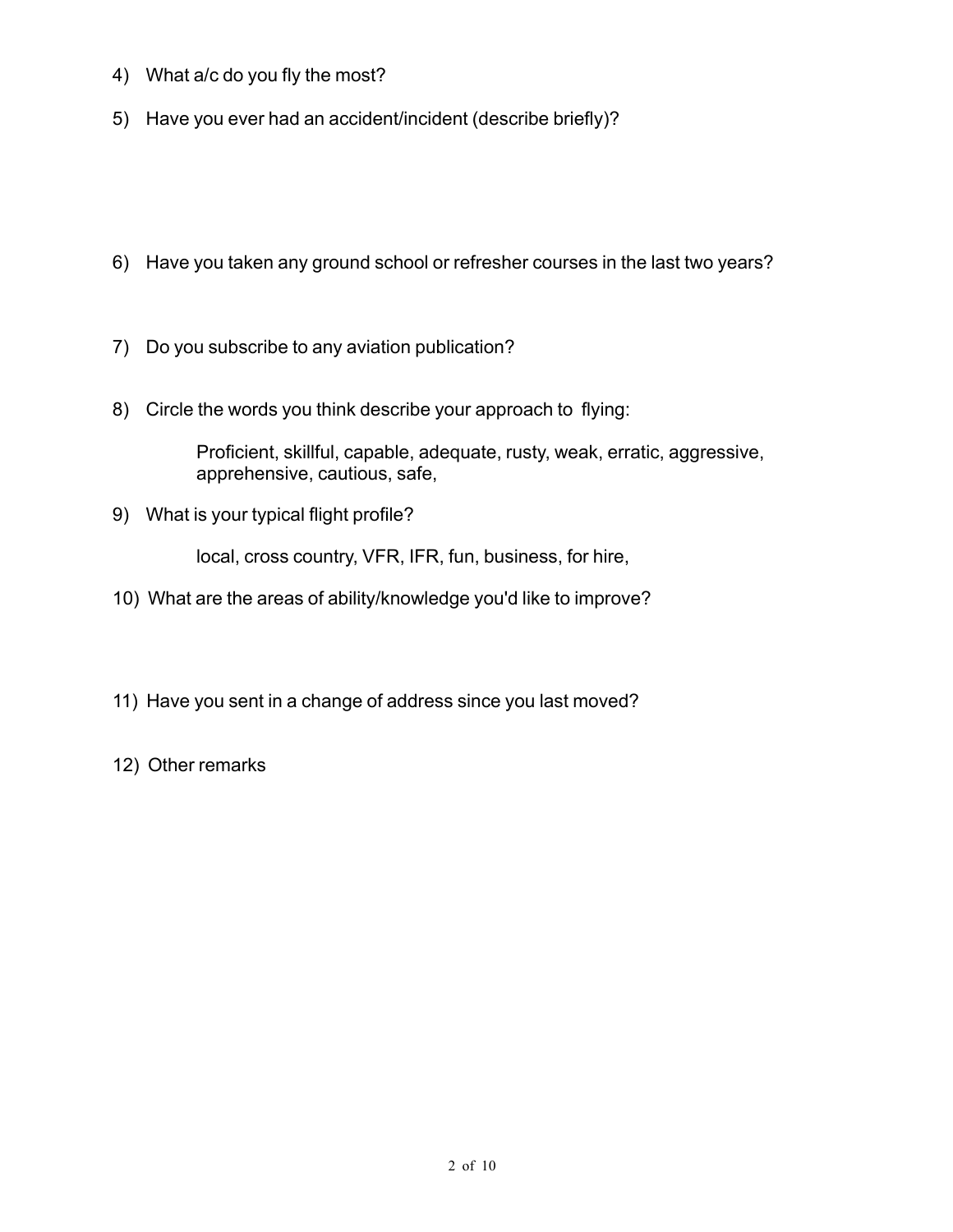# **PREPARATION**

STEPS 1-4 MUST BE COMPLETED PRIOR TO STARTING YOUR REVIEW

1. If you are a member of AOPA (free memberships available), do the following online course(s) at aopa.org. Print and bring the certificates of completion with you.

- a. https://www.aopa.org/training-and-safety/air-safety-institute/safety-spotlights/runway-safety
- 2. Download and view this PowerPoint presentation on TFRs, Intercepts and ADIZ operations

http://www.sunriseaviation.com/tfrs\_intercepts\_and\_adiz.ppt

- a. If it is more convenient, this presentation can be viewed at sunrise
- 3. Plan a VFR Cross Country flight to Palo Alto.
	- a. Get a complete standard weather briefing for the above flight. Include the following graphics: Surface Analysis, Weather Depiction, Radar Summary, Low Level Significant Weather Prognosis.
	- b. For your convenience, graphic weather products may be downloaded and color-printed at Sunrise (be sure to allow enough time to complete this task prior to starting your CFI session).
- 4. Weight and Balance: Compute using actual data for the make and model of aircraft scheduled for your Review.
	- a. W&B figures for Sunrise aircraft can be found at Sunrise or on the web at http://sunrise.flitestart.com (click on a "tail number" to view data for each aircraft listed on the schedule).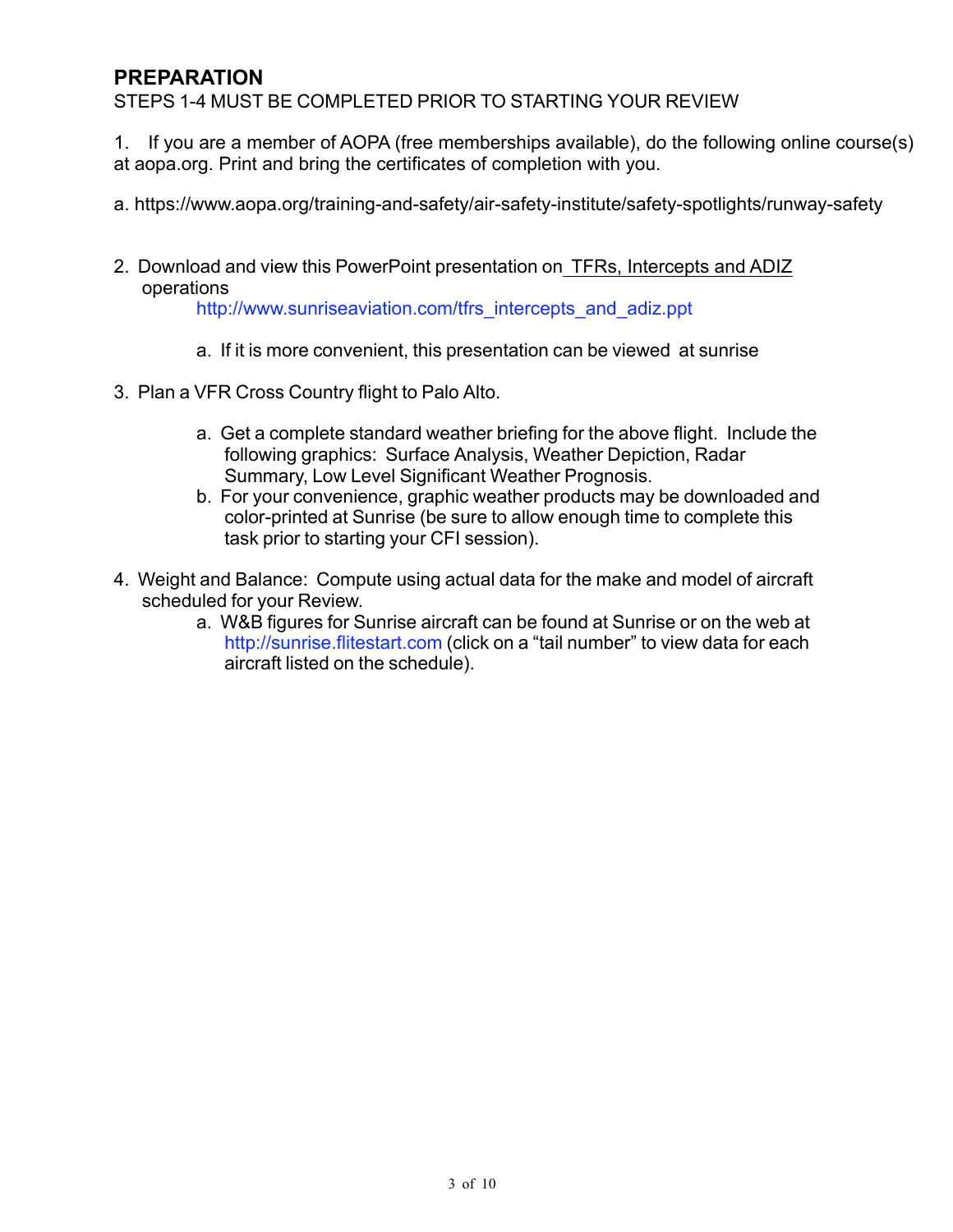- 91.17 Alcohol or Drug Usage 91.103 Preflight Action 91.107 Safety Belt Usage 91.111 Operating Near Other Aircraft 91.123 Compliance with ATC Instructions 91.125 ATC Light Signals 91.126 Operations at Airports without Towers 91.127-91.131 Airspace Review (Class B, C, D, E, G) 91.151 Fuel Requirements for VFR 91.155 Basic VFR Minimums 91.157 SVFR 91.159 VFR/IFR Cruising Rules 91.205 Required Equipment 91.213d Inoperative Equipment without an MEL 91.215 ATC/ Transponder Usage
- 91.303 Acrobatic Flight

#### GROUND

#### FAR REVIEW

- 1) At what altitude do you need oxygen for you the pilot, and/or passengers? (91.211)
- 2) Should the heading indicator become inoperative on a VFR flight to PAO, what should you do? (91.213)
	- a. Land as soon as possible Go on to PAO Return to home base
	- b. Under what conditions are further flights permitted before repairs are completed?
- 3) Which VFR flight operations require a 24 month transponder check?
- 4) Must you give a passenger briefing? (91.109)
- 5) What is Class D airspace?
	- a. What special equipment/procedures are required to fly in it?
	- b. How is it depicted on VFR charts?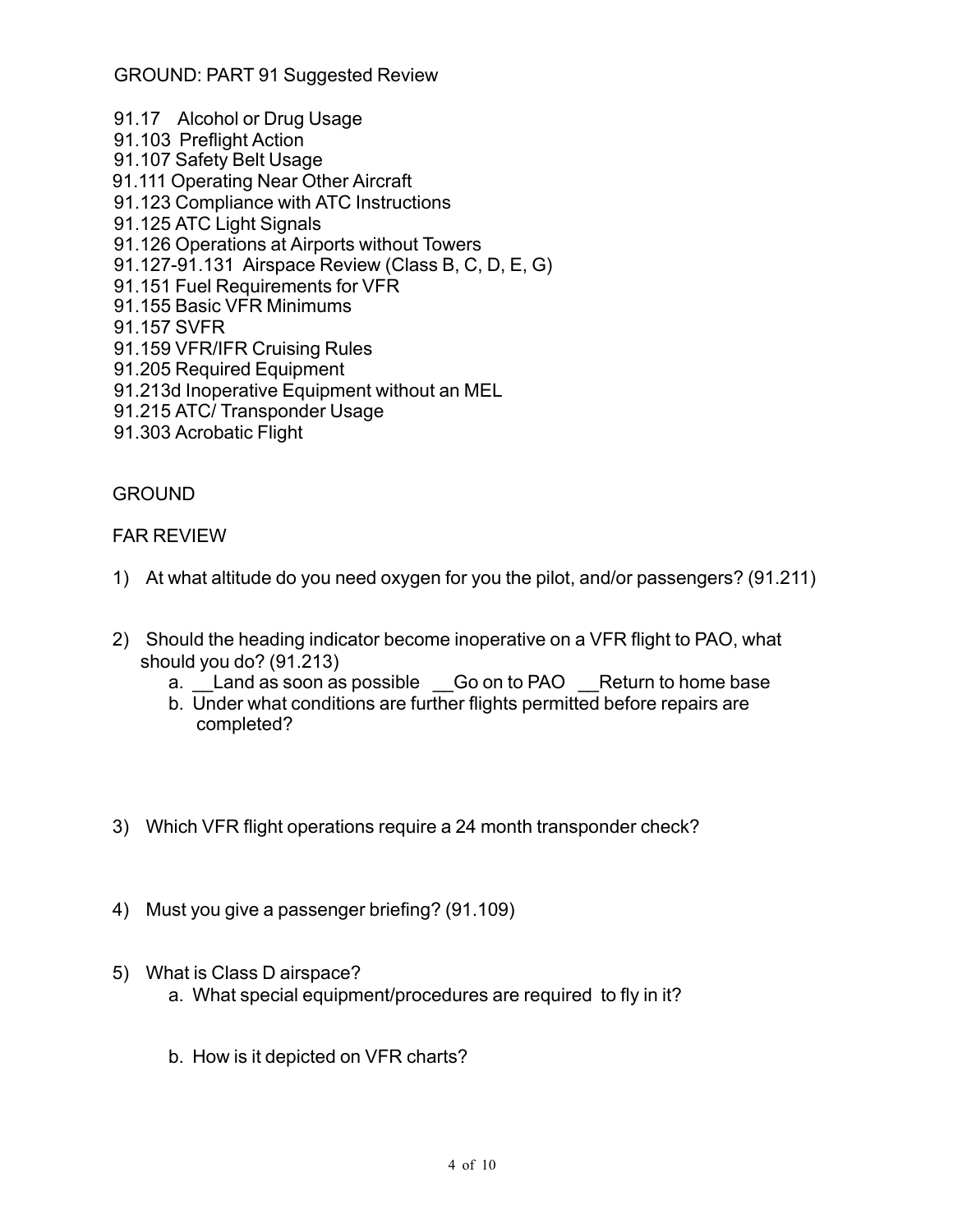- 6) What is a Class E Surface Area?
	- a. What do you need to fly in it?
	- b. How is it depicted?
- 7) What are the pilot/equipment/weather requirements for day & night Special VFR, and in what airspace types is the clearance available(91.157)?
- 8) What is the difference between CTAF and Unicom?
- 9) Detail one VFR procedure for LAX Class B transition.
- 10) What are the VFR currency requirements for carrying passengers? (61.57)
- 11) What are Class II NOTAMS and how do you get them?
- 15) What documents are required to be in the aircraft or in the pilot's possession for PIC flight activity?
- 12) What are the VFR Day requirements for fuel (91.151)?

Night ?

- 13) What VFR rules change at and above 10,000' MSL (except within 2,500' AGL)? (91.215)
- 14) What are the speed limitations listed in FAR 91.117?
- 20) What are the basic VFR weather minimums at night in Class G airspace? (91.155)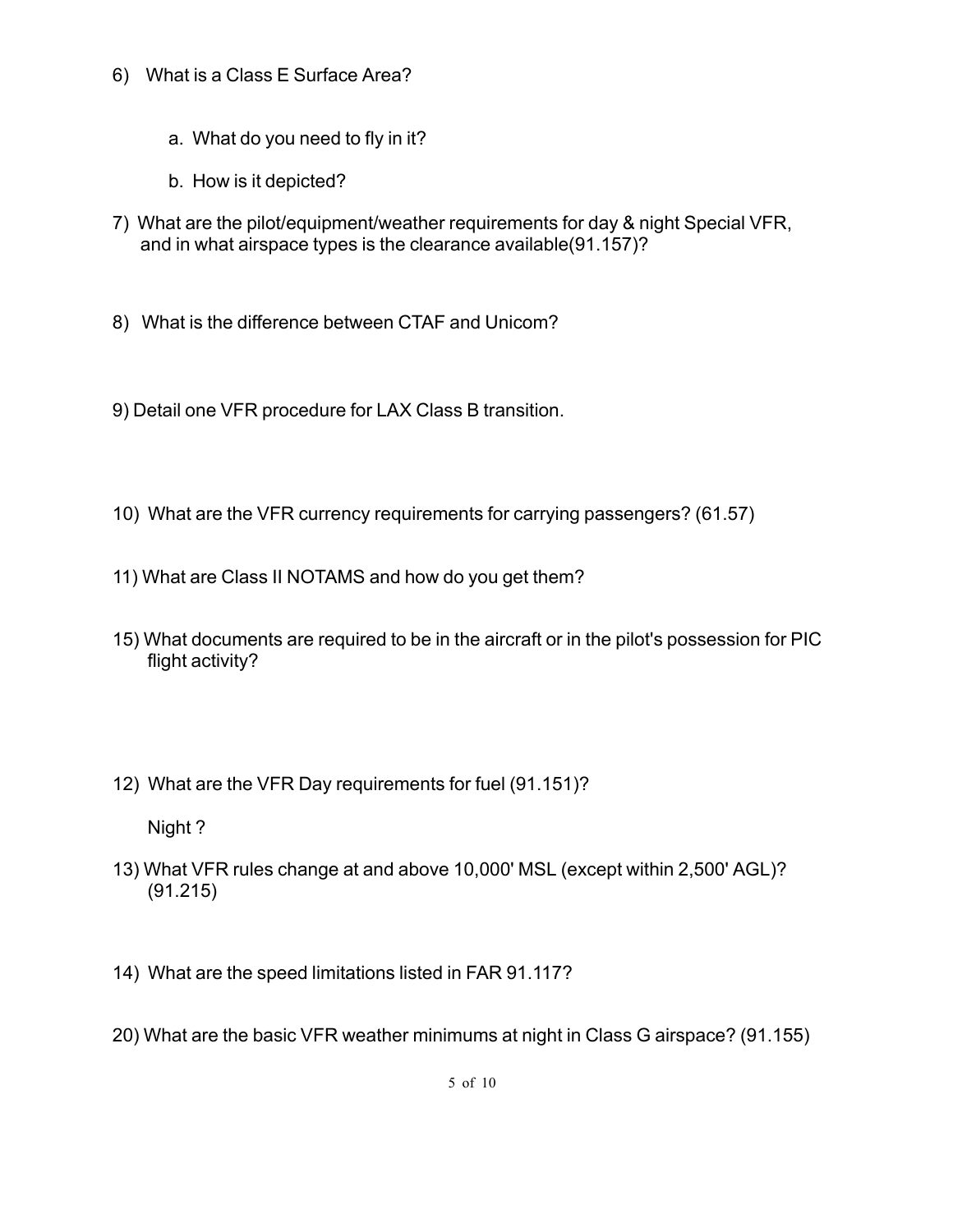### AIRCRAFT CHECKOUT EXAMINATION

| Vs                |  |
|-------------------|--|
| Vso               |  |
| Vx                |  |
| Vy                |  |
| Vfe               |  |
| Vle               |  |
| Vlo               |  |
| Vno               |  |
| Vne               |  |
| Va                |  |
| <b>Best Glide</b> |  |

- 1. Which of the above airspeeds are not marked on the airspeed indicator?
- 2. What is our useful load?
- 3. What is our payload?
- 4. If the low voltage light comes on during a flight, what does it indicate and what should you do?
- 5. If you lose electrical power, what instruments and/or airplane systems will you lose??
- 6. If you lose a vacuum pump what instruments will it effect?
- 7. How do you know if you have lost a vacuum pump?
- 8. What does a gradual loss of RPM usually indicate? How do you remedy the problem??
- 9. What instruments are related to the pitot / static systems?
- 10. If you are at 5,000, how far could you glide? Would a tailwind increase or decrease the distance?
- 11. What is the stall speed (KIAS) while performing a 45 degree banked turn?
- 12. What do you do if there is an inflight engine fire? Step by step: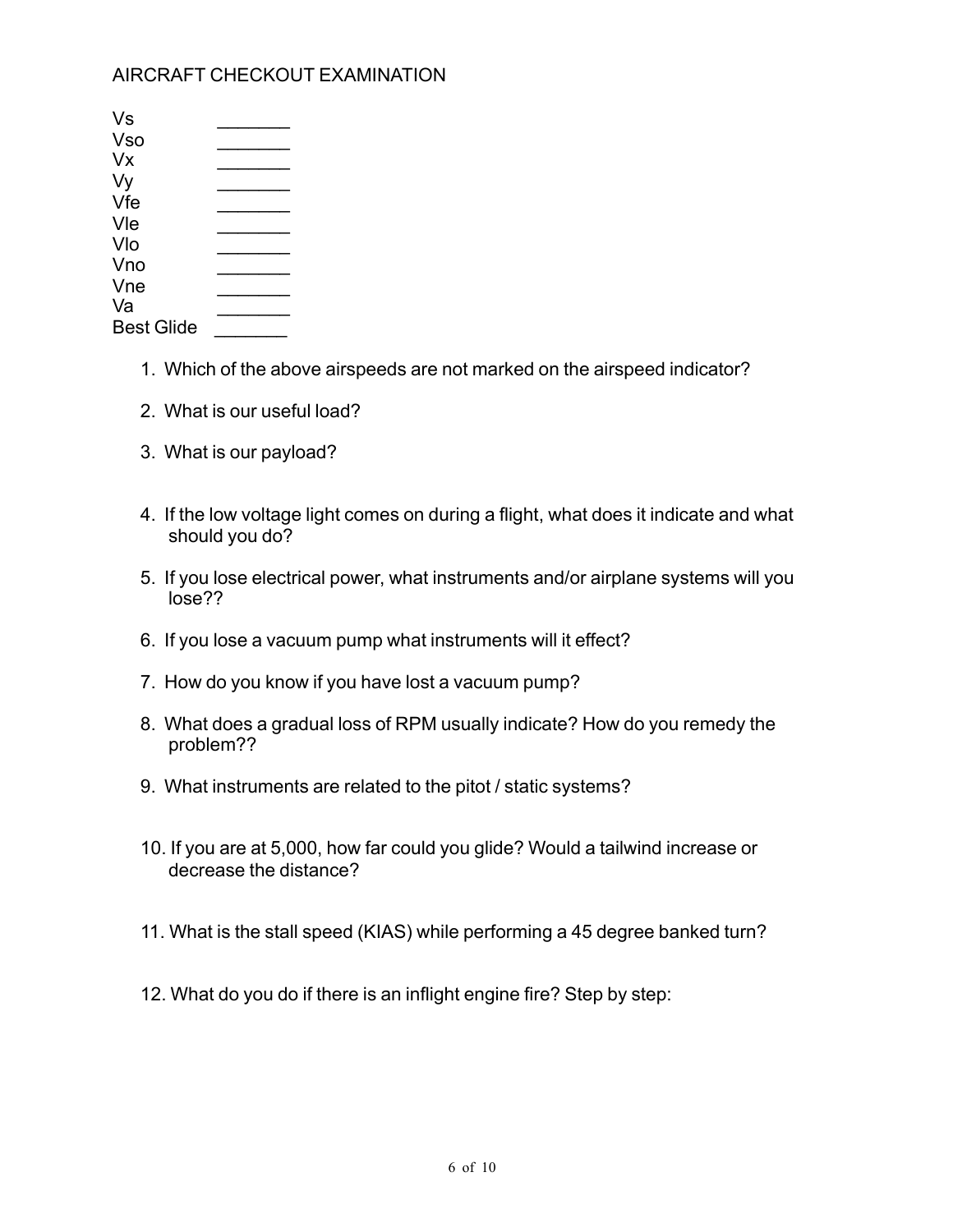- 13. What do you do if there is an inflight cockpit electrical fire or smoke? Step by step:
- 14. What is the safe turn-around altitude (AGL) for your aircraft?
- 15. In the event of total loss of power, what would you do?
	- a. Cruise
	- b. Takeoff (below safe turn-around altitude)
	- c. Takeoff (at or above safe turn-around altitude)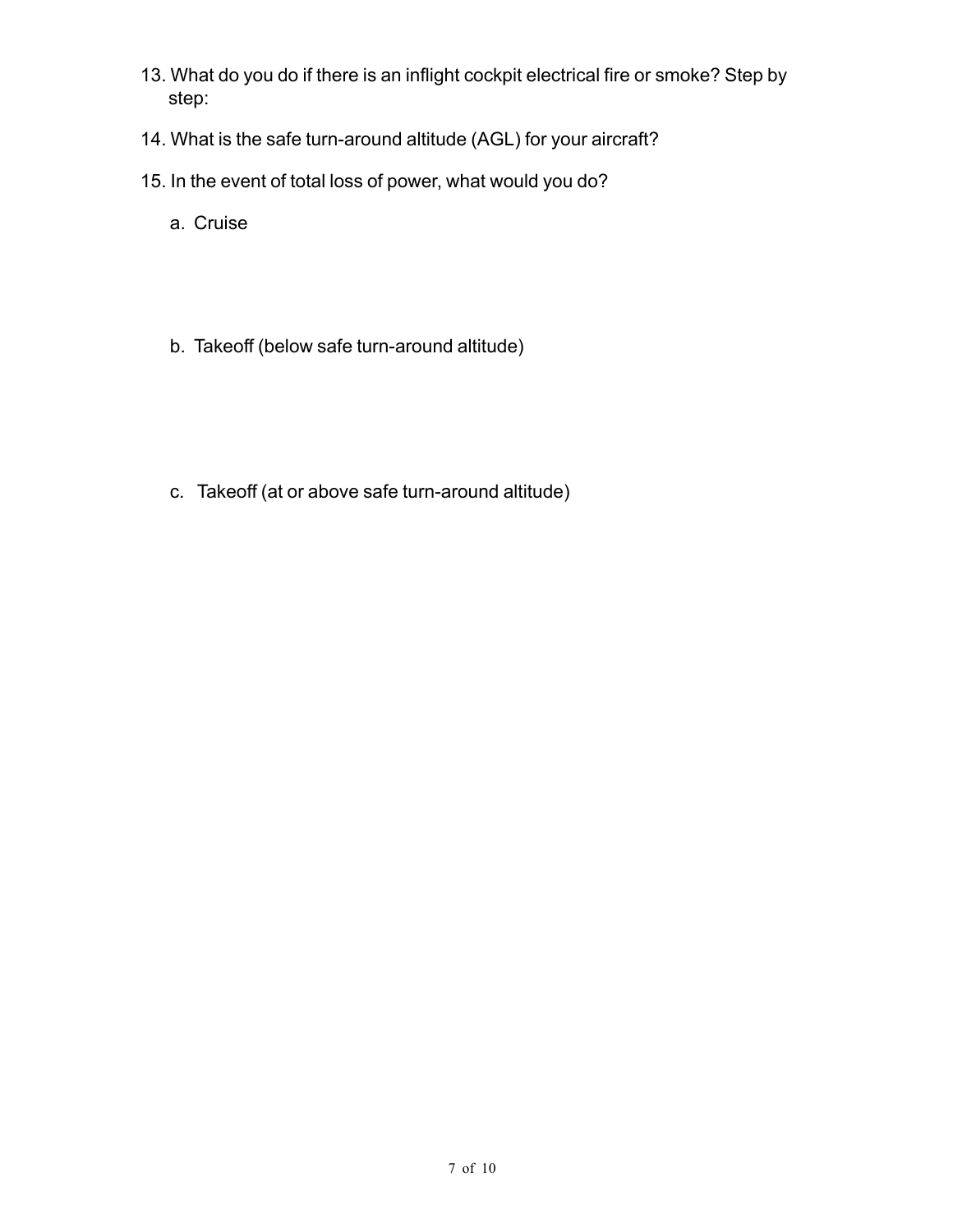#### AIRCRAFT CHECKOUT EXAMINATION Amendment for complex aircraft

1. Describe the variable pitch (constant speed) propeller system.

What symptom(s) signal its failure?

- 2. In the event of loss of oil pressure to the hub, will the propeller go to high or low RPM? What effect will this have on flight operations?
- 3. What is expected RPM at the start of the TO roll?
- 4. Why do you reduce power for extended climb?
- 5. In what sequence should you advance throttle and RPM? Why?
- 6. Describe the operation of the retractable landing gear system—basic principle, up and down locks, annunciators, trouble-shooting.

Where do you retract?

Extend?

- 7. Where is the landing gear squat switch located?
- 8. What are the unsafe gear indications?
- 9. What is the maximum speed for landing gear extension?
- 10. What is the maximum allowable speed with the landing gear extended?
- 11. What is the procedure for emergency landing gear extension?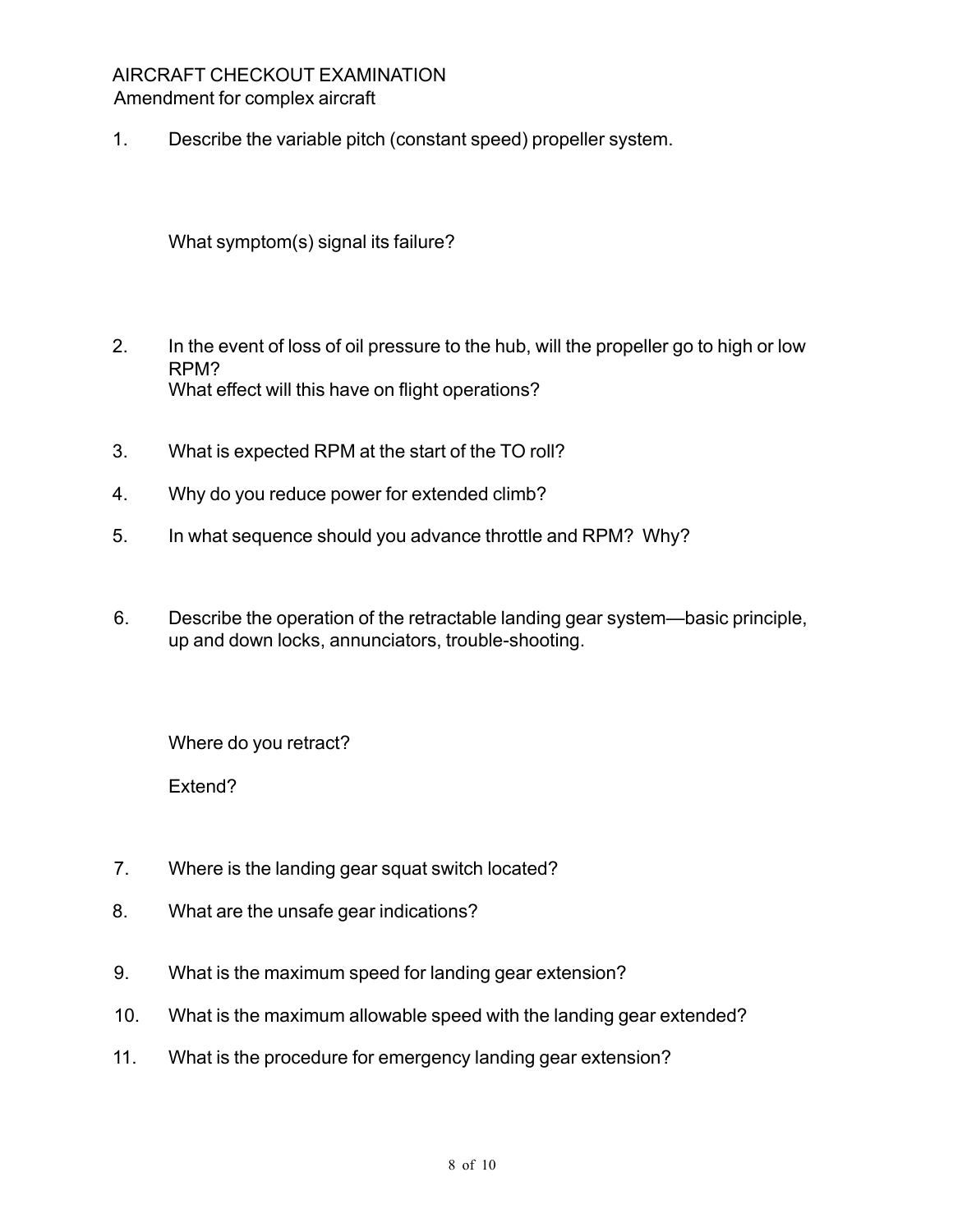- 12. What is the procedure for emergency landing gear retraction?
- 13. What is the recommended extended climb power setting?
- 14. When should the cowl flaps (if equipped) be opened?
- 16. When should the cowl flaps (if equipped) be closed?